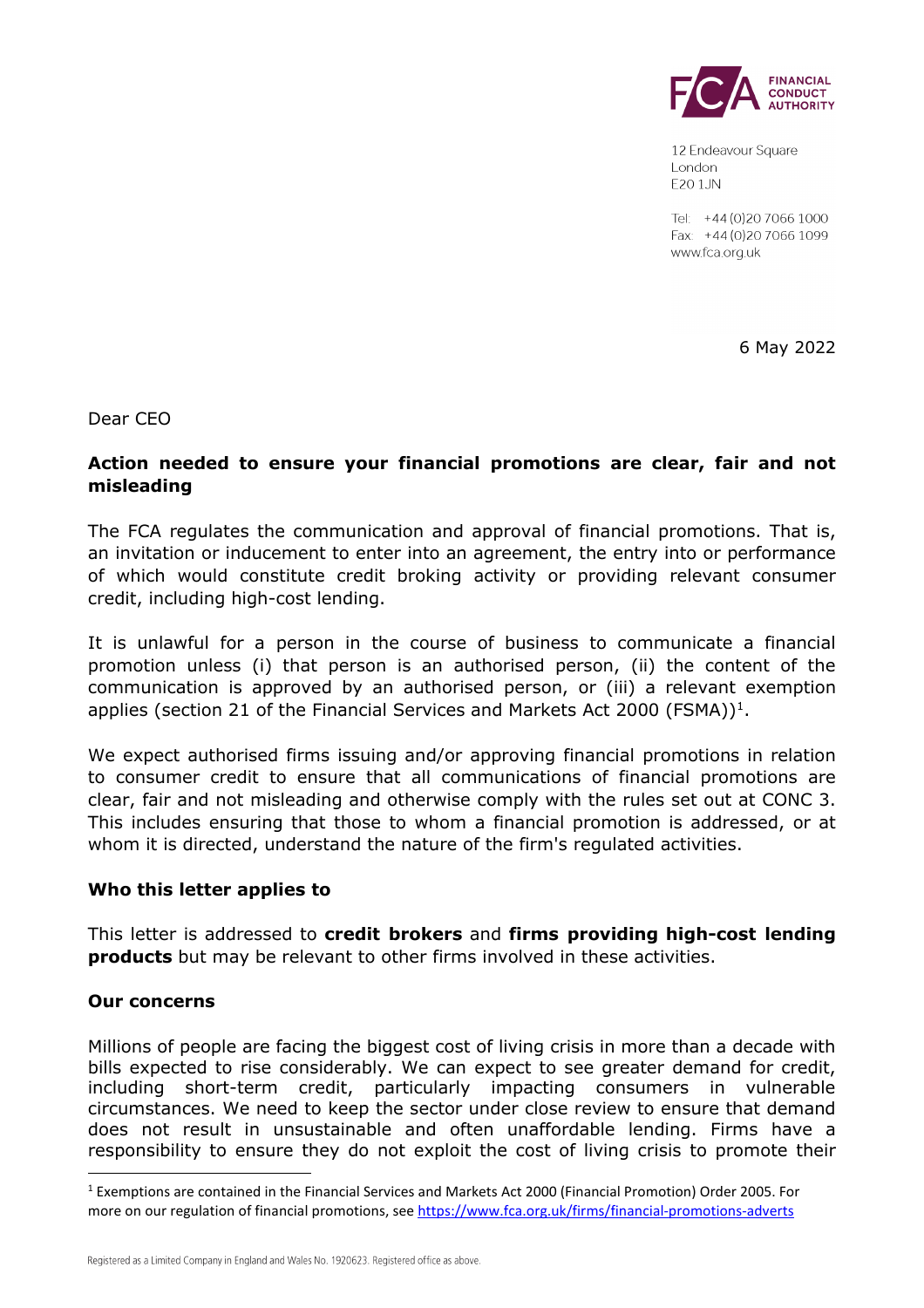services. Firms should focus on their customers' needs, delivering the right information, at the right time, and in accordance with our rules:

- We have identified a number of financial promotions whereby firms include phrases such as 'no credit check loans', 'loan guaranteed', 'pre-approved' or 'no credit checks'.
- Whilst a credit broker may not conduct a creditworthiness assessment itself, we are concerned that consumers could be led to believe the lender will make no checks on credit status, whether with a credit reference agency or by other means.
- CONC 3.3.1R imposes a requirement to ensure that a communication or a financial promotion is 'clear, fair and not misleading' and CONC 3.3.3R states '*a firm must not in a financial promotion or a communication to a customer state or imply that credit is available regardless of the customer's financial circumstances or status'*. Guidance in CONC 3.3.4G(2) explains a statement or an implication that [credit](https://www.handbook.fca.org.uk/handbook/glossary/G238.html) is guaranteed or pre-approved, or is not subject to any [credit](https://www.handbook.fca.org.uk/handbook/glossary/G238.html) checks or other assessment of creditworthiness, may contravene [CONC 3.3.3R.](https://www.handbook.fca.org.uk/handbook/CONC/3/3.html#D56) [Firms](https://www.handbook.fca.org.uk/handbook/glossary/G430.html) are also reminded of the requirements of [CONC](https://www.handbook.fca.org.uk/handbook/CONC/5/#DES1)  [5](https://www.handbook.fca.org.uk/handbook/CONC/5/#DES1) (Responsible lending).
- We have also identified promotions offering brokerage/direct lending services for high-cost short-term credit which fail to specify the required risk warning '*Warning: Late repayment can cause you serious money problems. For help go to moneyhelper.org.uk'.*
- Where such a risk warning is triggered under our rules then its omission will render the promotion in breach of CONC 3.4.1R. This risk warning was included in our rules to signpost the sources of help available to those consumers who might be at risk of increasing levels of indebtedness. We remind firms of the exclusion in CONC 3.1.7R where an advert would not trigger the need for a risk warning.
- We are aware that some advertising media might appear to pose challenges for firms in meeting our requirements. However, our rules are in general media neutral, and we do consider it is possible to comply, despite character limitations. Therefore, we expect firms to include the warning, using the MoneyHelper logo if necessary. However, on platforms which do not accept the use of logos, it would be unlikely to be a supervisory priority for us if the text omitted 'you' or replaced 'go to' with 'see'.
- Some promotions fail to include the Representative APR (RAPR). The circumstances where the RAPR is required are explained in CONC 3.5.7R and CONC 3.5.8G. An RAPR is triggered when a promotion states or implies that credit is available to individuals who might otherwise consider their access to credit restricted, includes a favourable comparison relating to the credit with another person, product or service or an incentive to apply for credit or enter into a credit agreement (for example, speed or ease of access). You are reminded that the RAPR is defined in our rules as an '*APR at or below which the*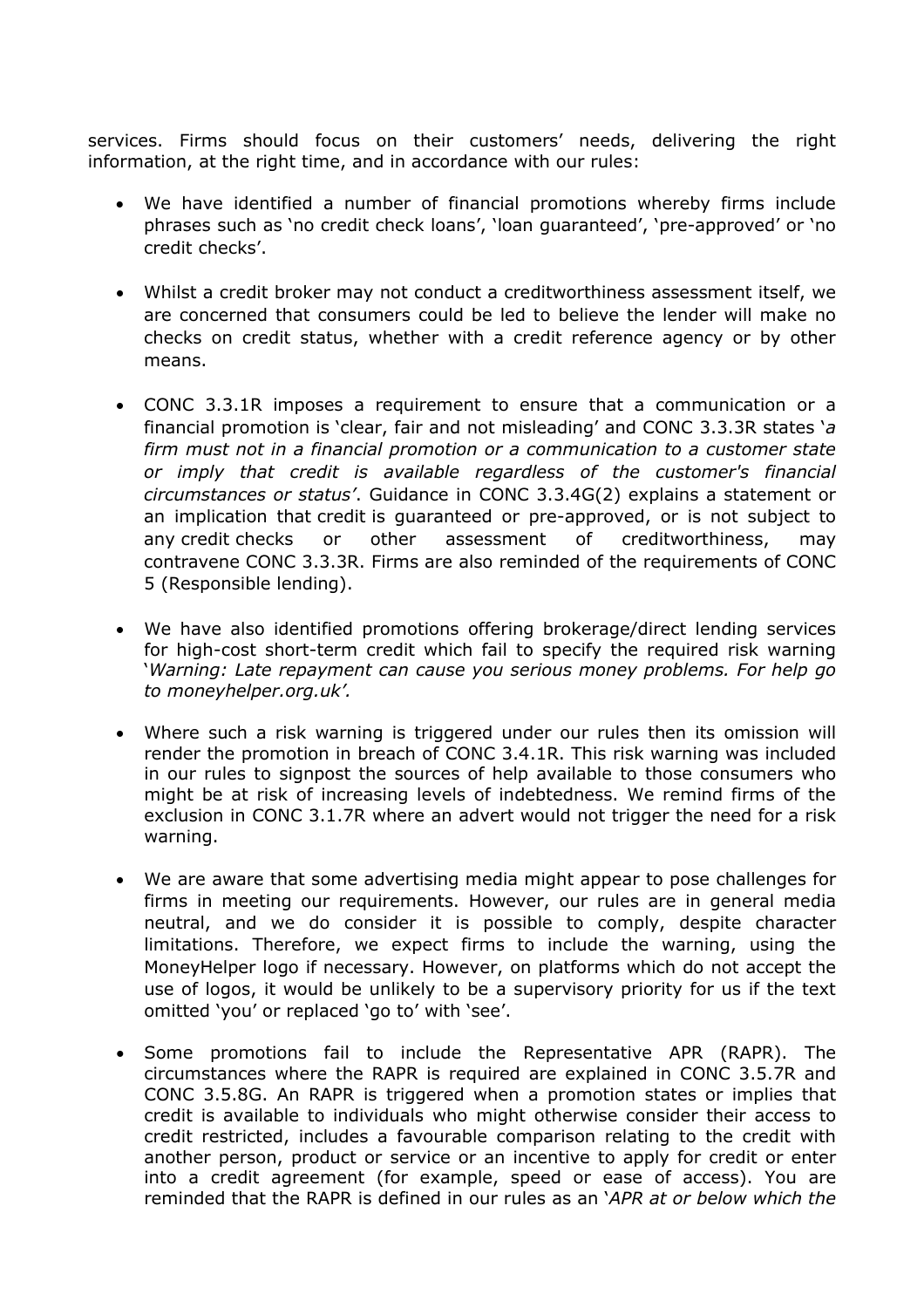*firm communicating or approving the financial promotion reasonably expects, at the date on which the promotion is communicated or approved, that credit would be provided under at least 51% of the credit agreements which will be entered into as a result of the promotion'*.

• We have identified promotions by credit brokers which fail to state that they are brokers and not lenders as required by CONC 3.7.7R. All credit brokers need to make clear in their advertising that they are brokers and not lenders; if they are both a broker and a lender and the advertising is solely promoting credit broking services, the advertising will need to make clear that it is promoting the firm's broking services, not its lending services.

We are continuing to engage with the platforms to better understand their requirements for advertising and the extent to which this results in constraints on the information firms are expected to provide and display. We will communicate any developments in due course.

We would also remind firms of the need to comply with the UK Code of Non-broadcast Advertising and Direct & Promotional Marketing (CAP Code) administered by the Advertising Standards Authority (ASA). The ASA previously published advice<sup>[2](#page-2-0)</sup> about short-term and payday loans. They stated that '*because short-term loans are often aimed at potentially vulnerable consumers, marketers should be particularly careful to ensure that marketing for high-interest, short-term loans is socially responsible. When assessing ads, the ASA is likely to consider issues such as the undue emphasis on speed and ease of access, the targeting of vulnerable groups and whether the ad could be seen to trivialise taking out a loan'*.

## **What you need to do**

- If you have issued or approved any financial promotions (for unauthorised firms under S.21 FSMA) which are currently in use, please ensure you are satisfied that they comply with our relevant financial promotions requirements in CONC 3.
- You should consider conducting a review of your processes and systems and controls for financial promotions, to determine whether they are sufficiently robust in order to comply with CONC 3. This includes oversight of your appointed representatives/introducer appointed representatives and marketing across all media platforms such as: websites, paid for Google ads and social media sites such as TikTok and Instagram. We recommend a record of this review is retained.
- Finally, we ask that you draw this letter to the attention of your Board. We expect the Board to have considered the issues we have raised and to have approved the action taken in response and retain evidence that this action has taken place, including the outcomes of any subsequent actions.

We remind firms that any form of communication (including through paid for Google ads and social media) is capable of being a financial promotion, depending on whether it includes an invitation or inducement to engage in financial activity.

<span id="page-2-0"></span><sup>2</sup> <https://www.asa.org.uk/advice-online/short-term-and-payday-loans.html>